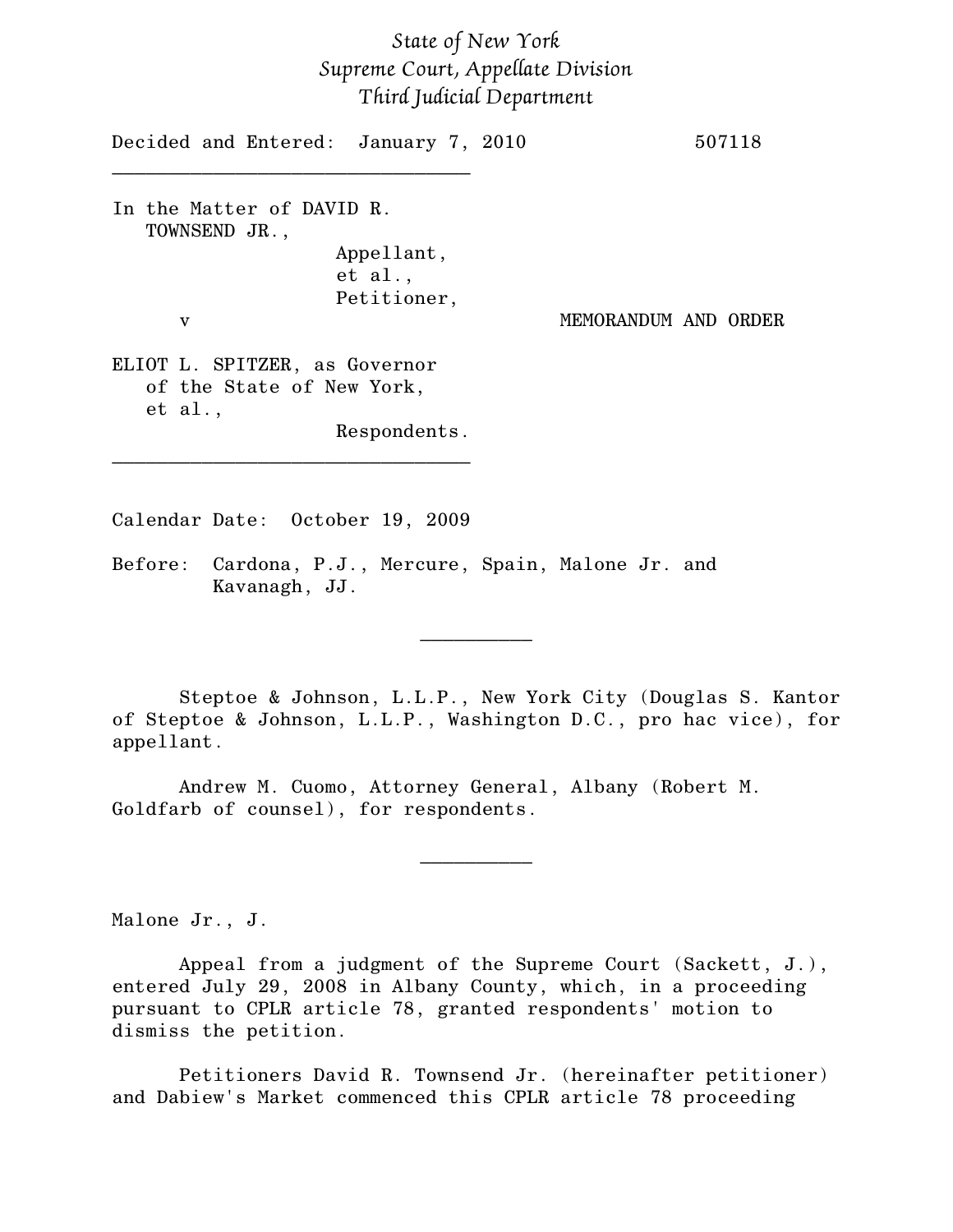seeking to compel respondents to enforce the Tax Law by collecting sales and other taxes on cigarettes and motor fuel sold to non-Indians at businesses owned or operated by Indian tribes (see Tax Law §§ 284-e, 471-e). Respondents moved to dismiss the petition and Supreme Court granted the motion on the basis that neither petitioner had standing to maintain the proceeding. Townsend now appeals.<sup>1</sup>

As a Member of the Assembly, Townsend has "standing to sue when conduct unlawfully interferes with or usurps [his] duties as [a] legislator[]" (Silver v Pataki, 96 NY2d 532, 542 [2001]). The alleged conduct must have caused a "direct and personal injury [that] is clearly within a legislator's zone of interest and unquestionably represents a concrete and particularized harm" that is distinct from that suffered by the general public (id. at 540 [internal quotation marks and citations omitted]; see Society of Plastics Indus. v County of Suffolk, 77 NY2d 761, 772-774  $[1991]$ .

Here, contrary to Townsend's contention, respondents' longstanding refusal to enforce the Tax Law provisions at issue, which Townsend voted to enact, does not constitute an unlawful nullification of his vote. The legislation that Townsend voted for was enacted without any interference by respondent Governor (compare Silver v Pataki, 96 NY2d at 535 [Governor acted unconstitutionally by vetoing line items in non-appropriation bills]) and respondents' post-enactment inaction does not affect Townsend's "statutory rights or duties" as a legislator (Saratoga County Chamber of Commerce v Pataki, 275 AD2d 145, 157 [2000]; see e.g. Urban Justice Ctr. v Pataki, 38 AD3d 20, 25 [2006], appeal dismissed and lv denied 8 NY3d 958 [2007]; Winner v Cuomo, 176 AD2d 60, 63-64 [1992]; Matter of Sullivan v Siebert, 70 AD2d 975, 975 [1979]). Rather, Townsend's interest in seeing the Tax Law enforced by respondents is the same generalized interest that

<sup>&</sup>lt;sup>1</sup> Although Dabiew's Market also perfected an appeal from the judgment, it subsequently ceased to exist as a business entity and, consequently, informed this Court that it was discontinuing its appeal.